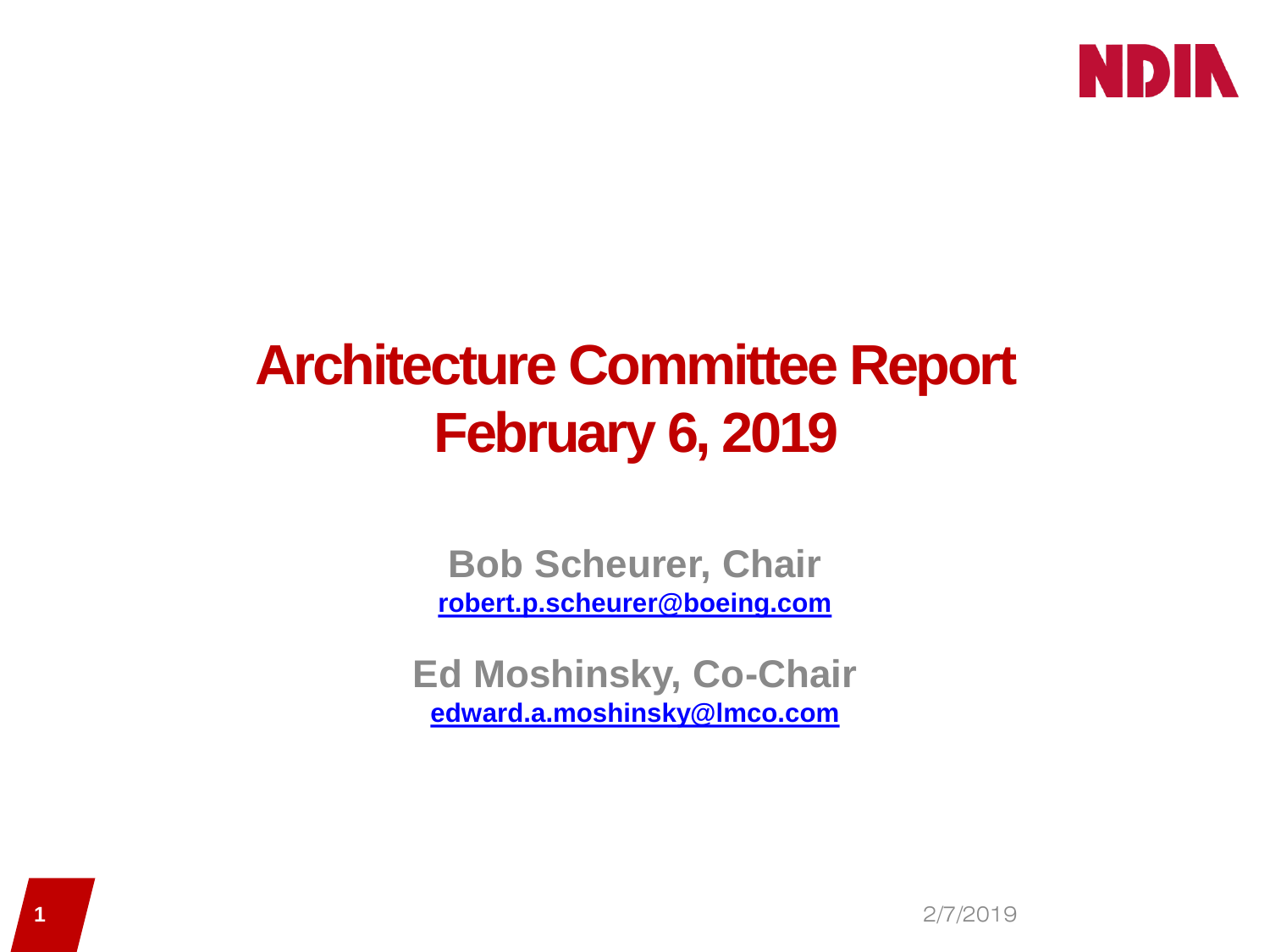# **Status – February, 2018**



### • **Meeting Bi-Weekly, w/Separate Sub-Committee Meetings:**

– MOSA Metrics (Modularity / Openness)

### • **2019 Focus Area: Modular Open Systems** *Approach* **(MOSA)**

- Support to DoD/Services (Phil Zimmerman, et. al.)
	- MOSA Standardization
	- MOSA Requirements on Acquisition Programs
	- MOSWG (Modular Open Systems Working Group) Participation by Arch. Committee Members
		- 1. Committee is engaged as a **contributing participant of the MOSWG**
		- 2. Scheduled to **brief Committee activities to MOSWG** meeting March 13(?)
		- 3. Several Committee members **volunteered to be part of the Tiger Team on MOSA** Standards Identification & Development
- Revisions to MOSA Recommendations and White Paper

#### • **Other Engagements:**

- Use Cases for SysML 2.0 Draft Update Submitted in Jan. (Laura Hart, et. al.)
- SE Transformation Pilot Initiative Research by Mark Blackburn (scheduled to brief Architecture Committee on Feb. 13)
- MBSE & Architecture Frameworks (UAF etc.)
- TBD: Architectures in Mission Engineering

### • **Currently > 50 Members – Cross-Section of Industry & Govt.**

- Incl. DoD Sponsors: Philomena (Phil) Zimmerman, Monique Ofori (Proxy)
- About 1/4 are regularly engaged participants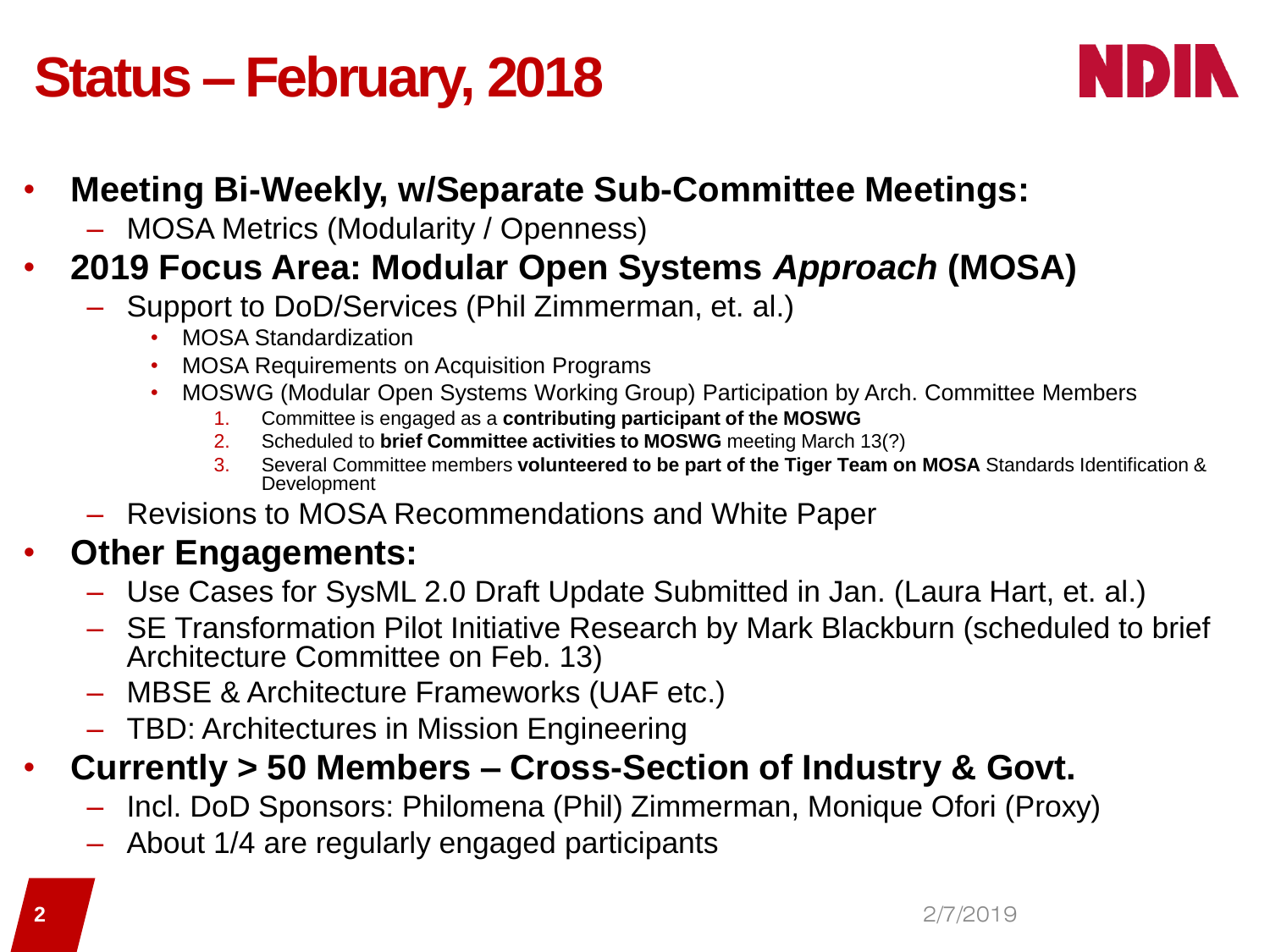## **Architecture Committee Current Membership**



| <b>Name/E-Mail Address</b>                                        | <b>Name/E-Mail Address</b>                                                    |
|-------------------------------------------------------------------|-------------------------------------------------------------------------------|
| Adrienne A Rivera aarivera@raytheon.com                           | Gualdoni (US), James D James.D.Gualdoni@boeing.com                            |
| Alan Brenner al.brenner@bbi2.com                                  | charles.domercant@gtri.gatech.edu                                             |
| Bruce J Brown (IS brown.bruce@ngc.com                             | Peter Grim peter.grim@Imco.com                                                |
| Chester L Levins Chester_L_Levins@raytheon.com                    | kvv5cf@virginia.edu                                                           |
| Claudia Rose claudia.rose@bbi2.com                                | Strosnider (US), Daniel P daniel.p.strosnider@boeing.com                      |
| Dave McDaniel davem@silverbulletinc.com                           | eric.b.dano@baesystems.com                                                    |
| Edward A Moshinsky edward.a.moshinsky@lmco.com                    | Kyes (US), Kelly Kelly.Kyes@boeing.com                                        |
| Everett Lewis everett.t.lewis@rolls-royce.com                     | Domercant, Jean Jean.Domercant@gtri.gatech.edu                                |
| gkukkala@drc.com                                                  | tamcdermott42@gmail.com                                                       |
| Jack E Zavin OSD OUSD ATL (US jack.e.zavin.civ@mail.mil           | Franco (US), Mike mike.franco@boeing.com                                      |
| jklein@sei.cmu.edu; Judith S. Dahmann jdahmann@mitre.org          | Nielsen-Jr (US), Brian D brian.d.nielsen-jr@boeing.com                        |
| Kendall G Young (AS kendall.young@ngc.com                         | Hambrick, Tamara [US] (MS Tamara.Hambrick@ngc.com                             |
| Kevin S. Agan CIV (US kevin.s.agan.civ@mail.mil                   | Jugovic, Heidi J [US] (MS heidi.jugovic@ngc.com                               |
| Laura E. Hart lhart@mitre.org                                     | Lepe, Pedro D [US] (AS Pedro.Lepe@ngc.com                                     |
| Marino, Rob Robert.Marino@ngc.com                                 | Kruse, Jonathan jonathan.kruse@Imco.com                                       |
| Michael L Wayson CIV OSD DOD CIO (US                              | Mitchell, Steve steve.mitchell@Imco.com                                       |
| michael.l.wayson.civ@mail.mil                                     | Thomas McDermott tmcdermo@stevens.edu                                         |
| Palmer (US), John R john.r.palmer2@boeing.com                     | Coughenour, Mike mike.coughenour@Imco.com                                     |
| Philomena Zimmerman philomena.m.zimmerman.civ@mail.mil            | Dillon (US), Kevin Kevin.Dillon2@boeing.com                                   |
| Roedler, Garry J garry.j.roedler@lmco.com                         | Steve Thelin Stephen Thelin@raytheon.com                                      |
| Ron C Williamson Ron_C_Williamson@raytheon.com                    | Gans, Howard hgans@harris.com                                                 |
| S R Muller CIV (US shaughnn.r.muller.civ@mail.mil                 | mark.gibson@engilitycorp.com                                                  |
| steven.dam@specinnovations.com                                    | john.stough@jhna.com                                                          |
| Thomas Murphy murphyth@silverbulletinc.com                        | Robinson (US), Jeffrey D Jeffrey.D.Robinson2@boeing.com                       |
| Tim Olson tim.olson@lsi-inc.com                                   | Ofori, Monique F CTR OSD OUSD ATL (US)                                        |
| Pape-II (US), Louis E louis.e.pape-ii@boeing.com                  | monique.f.ofori.ctr@mail.mil                                                  |
| Sisson (US), Curtis A Curtis.A.Sisson@boeing.com                  | Carter, Brian [US] (AS) Brian.Carter@ngc.com                                  |
| Gau Pagnanelli (US), Christi A christi.a.gaupagnanelli@boeing.com | Gibson, Mark @ Engility <mark.gibson@engility.com></mark.gibson@engility.com> |